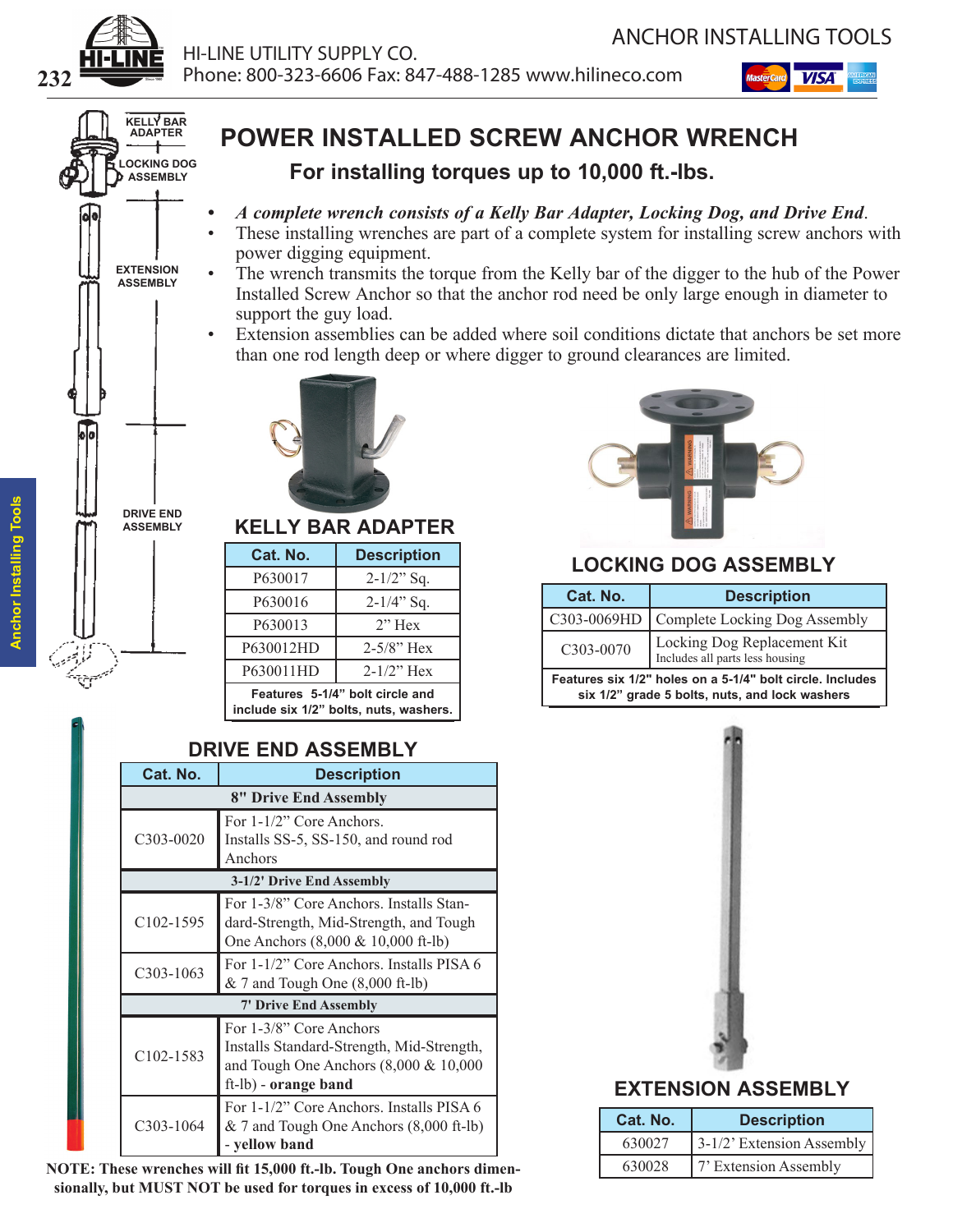



# **DIGITAL TORQUE INDICATOR**



**Cat. No. C303-1578** Install screw anchors to a pre-determined torque value which gives a positive indication of anchor holding capacity in any type soil. For installing torques up to 30,000 ft-lb.

# **SHEAR PIN TORQUE LIMITER**

For installing torques up to 10,000 ft-lb. Disconnects the power when the installing torque reaches a preselected level. Useable in very rocky soil.

| Cat. No.  | <b>Description</b>             |
|-----------|--------------------------------|
| C303-0044 | Shear Pin Torque Indicator     |
| C303-0045 | Carton of Pins (approx. 1,700) |
| T303-1420 | Box of Pins (approx. 510)      |





**Cat. No. C303-0115** Bolt circle adapter with two  $1/2$ " x 5- $1/4$ " bolt circles



**Cat. No. T303-0166** Bolt circle adapter with one 1/2" x 5-1/4" bolt circle and one 5/8" x 7-5/8" bolt circle



**ADAPTERS & DRIVE TOOLS**

**Cat. No. 639001** Drive tool for installing SS or RR anchors. (6) 1/2" holes on 5-1/4" BC. For 1.5" core anchors



**Cat. No. C303-0020** SS5/SS150/RR Drive Tool for use with Standard Locking Dog Assembly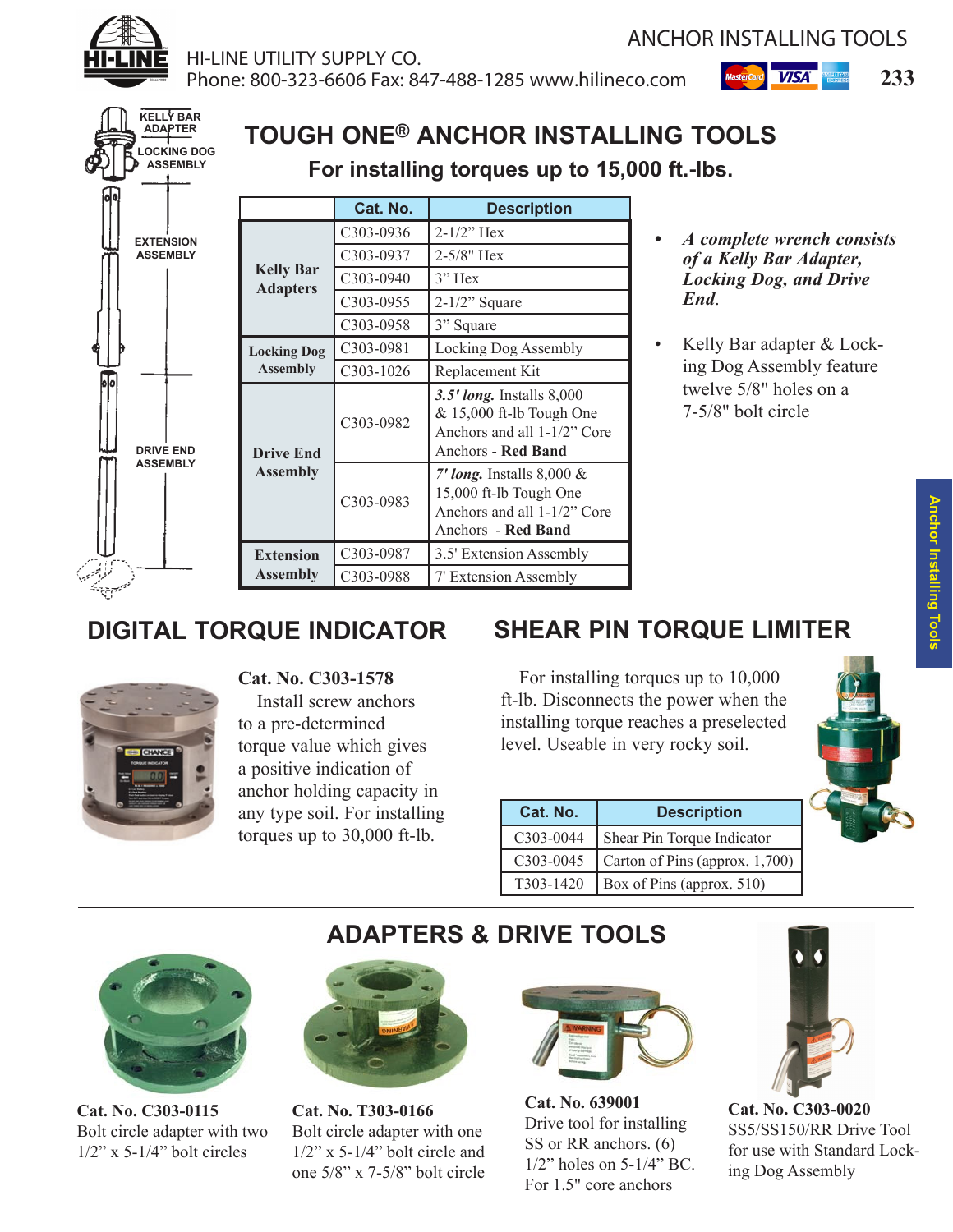



# **SCREW ANCHOR TOOL**



#### **Cat. No. SAT80**

This tool is used for installing anchors without having to remove the auger. Slip the tool over the pilot bit and insert the anchor eye into the other end. Proceed to screw the anchor into the ground.

**For use with pressure diggers only. Do not use to**  remove anchors.

## **POWER INSTALLATION TOOL FOR NO-WRENCH ANCHORS**



### **Cat. No. E303-0255**

This tool bolts directly to the Kelly bar adapter. Adjustable pivot plates accept rods from 3/4" to 1-1/4" diameter. Through-pin with retainer clip passes through the eyenut. Includes  $4 - 1/2$ " x  $1 - 1/2$ " bolts, nuts and lock washers.



# **NO-WRENCH SCREW ANCHOR**

No-Wrench Screw Anchors may be installed by hand or machine. The Thimbleye or Tripleye on the rod has a large opening to admit a turning bar for screwing the anchor down. The eye will also fit into an adapter available from most hole-boring machine manufacturers so the anchor may be power-installed. The entire length of the anchor is hot-dip galvanized for long resistance to rust.

Maximum installing torque is:

- 400 ft-lbs for  $3\overline{4}$ " rod
- 1000 ft-lbs for 1" rod
- 2300 ft-lbs for  $1-1/4$ " diameter rod

| Cat. No.  | <b>Anchor</b><br>Dia.             | <b>Rod Size</b>   | Std Pk /<br><b>Pallet</b> |                | <b>No Wrench Anchor Holding</b><br><b>Strength (Ib) vs Chance Soil Class</b> |                |
|-----------|-----------------------------------|-------------------|---------------------------|----------------|------------------------------------------------------------------------------|----------------|
|           |                                   |                   |                           | <b>Class 5</b> | <b>Class 6</b>                                                               | <b>Class 7</b> |
| 4345      | 4"                                | $3/4" \times 54"$ | 1/100                     | 4,500          | 3,000                                                                        | 1,500          |
| 6346      | 6"                                | $3/4" \times 66"$ | 1/100                     | 6,500          | 5,000                                                                        | 2,500          |
| 816       | 8"                                | $1" \times 66"$   | 1/60                      | 11,000         | 9,000                                                                        | 6,000          |
| 10146     | 10"                               | $1-1/4"$ x 66"    | 1/20                      | 13,000         | 10,000                                                                       | 7,000          |
| 10148     | 10"                               | $1-1/4$ " x 96"   | 1/20                      | 13,000         | 10,000                                                                       | 7,000          |
| 12537     | 14"                               | $1 - 1/4"$ x 96"  | 1/20                      | 16,000         | 15,000                                                                       | 12,000         |
| 402       | $1-1/4$ " x 6' Tripleye Extension |                   |                           |                |                                                                              |                |
| E303-0255 | No-Wrench Power Installation Tool |                   |                           |                |                                                                              |                |

**NOTE: IF HAND INSTALLED, HOLDING STRENGTH MAY BE REDUCED BY AS MUCH AS 10% - 20%. ULTIMATE STRENGTH RATINGS APPLY TO PROPERLY INSTALLED ANCHORS ONLY. FAILURE TO INSTALL WITHIN 10° OF ALIGNMENT WITH THE GUY LOAD MAY SIGNIFICANTLY LOWER STRENGTH**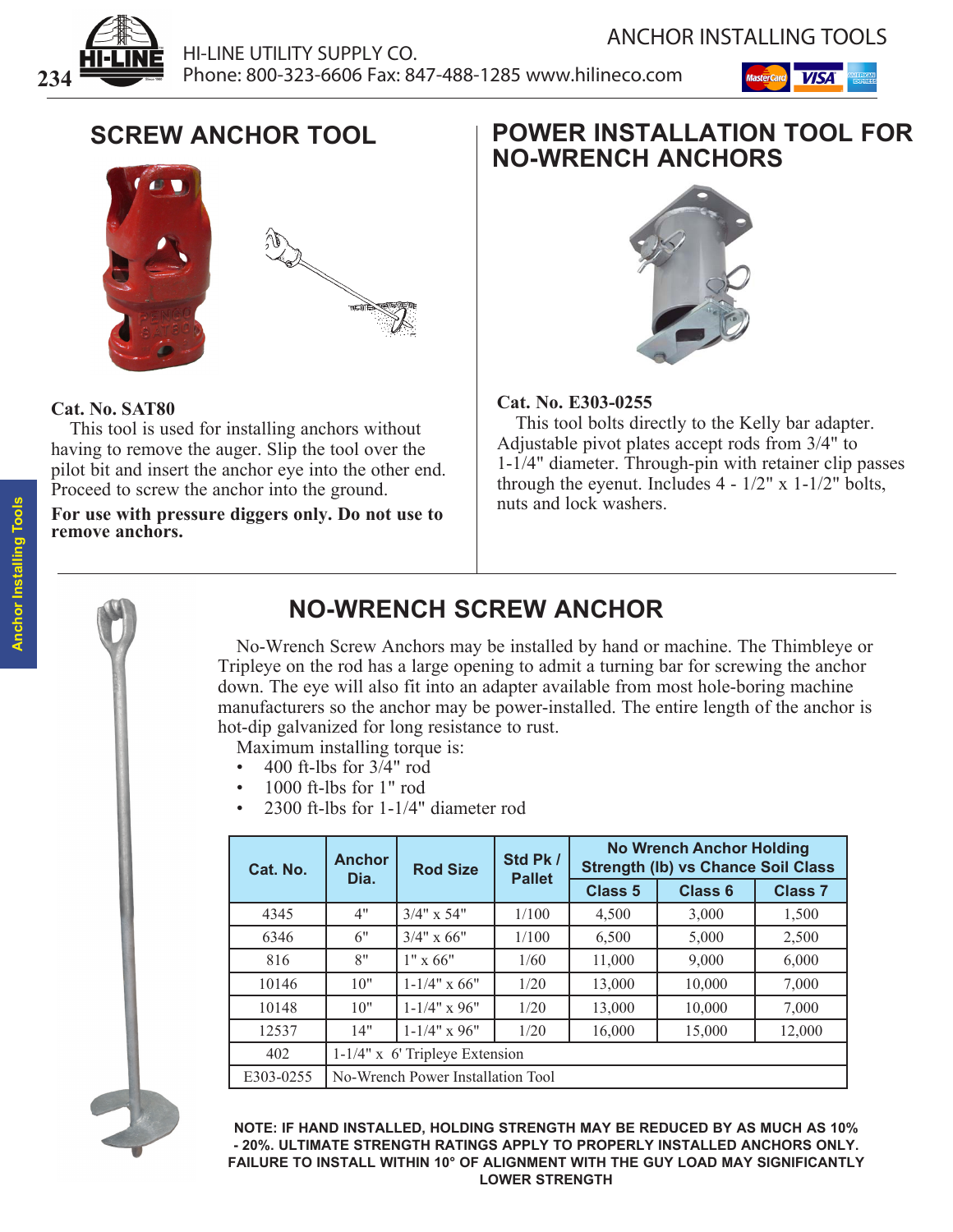

### HI-LINE UTILITY SUPPLY CO. Phone: 800-323-6606 Fax: 847-488-1285 www.hilineco.com **235**

ANCHOR INSTALLING TOOLS

# **PISA HELIX ASSEMBLIES**



**STANDARD-STRENGTH SERIES** 1-3/8" CORE - Squared Helix - 3" Helix Pitch 4000 ft.-lbs. Typical Working Torque

| Cat. No. | Dia. | <b>Description</b>     | Std. Pk.       |
|----------|------|------------------------|----------------|
| 024474   | 8"   |                        |                |
| 024476   | 10"  | Single Helix for       | 4              |
| 024462   | 12"  | 5/8" Dia. Roads        |                |
| 024475   | 8"   |                        | 8              |
| 024478   | 10"  | Single Helix for       | 4              |
| 024481   | 12"  | 3/4" x 1" Dia.<br>Rods | 4              |
| 024484   | 14"  |                        | $\mathfrak{D}$ |
| 012904   | 8"   | Twin Helix for         |                |
| 012905   | 10"  | 3/4" & 1" Dia.<br>Rods |                |



#### **MID-STRENGTH SERIES**

Squared Helix - 3" Helix Pitch, 6000 ft.-lbs. Typical Working Torque

| 1-1/2" Core | 1-3/8" Core            |      |                           |          |
|-------------|------------------------|------|---------------------------|----------|
| Cat. No.    | Cat. No.               | Dia. | <b>Description</b>        | Std. Pk. |
| E102-0816   | E <sub>102</sub> -1629 | 8"   |                           | 8        |
| E102-0817   | E102-1630              | 10"  | Single Helix for          | 4        |
|             | E <sub>102</sub> -1631 | 12"  | 5/8" Dia. Roads           | 4        |
| E102-0819   | E <sub>102</sub> -1632 | 8"   |                           | 8        |
| E102-0820   | E102-1633              | 10"  | Single Helix for          | 4        |
| E102-0821   | E102-1634              | 12"  | $3/4$ " x 1" Dia.<br>Rods | 4        |
| T102-2142   | E102-1801              | 14"  |                           | 2        |
|             | E102-1635              | 4"   | Twin Helix for            |          |
| E102-0822   | E102-1636              | 8"   | 3/4" & 1" Dia.            |          |
| E102-0823   | E102-1637              | 10"  | Rods                      |          |

# **TOUGH ONE® ANCHOR HELIX ASSEMBLIES**



#### **8,000 FT-LB TOUGH-ONE ANCHOR**

2-1/4" Square Inside Hub. Install with Chance Standard Wrench

| Cat. No.               | Dia. | <b>Description</b>        | Std. Pk.                    |
|------------------------|------|---------------------------|-----------------------------|
| C <sub>102</sub> -5208 | 8"   | For 5/8" dia. Rod         |                             |
| C102-5209              | 10"  | For $5/8$ " dia. Rod      |                             |
| C <sub>102</sub> -5204 | 8"   | For $3/4$ " & 1" dia. Rod |                             |
| C <sub>102</sub> -5205 | 10"  | For $3/4$ " & 1" dia. Rod |                             |
| C <sub>102</sub> -5206 | 12"  | For $3/4$ " & 1" dia. Rod | 2                           |
| C102-5207              | 14"  | For 3/4" & 1" dia. Rod    | $\mathcal{D}_{\mathcal{L}}$ |
| $C102 - 5210$          | 12"  | For 5/8" dia. Rod         | 2                           |

#### **10,000 FT-LB TOUGH-ONE ANCHOR**

2-1/4" Square Inside Hub. Install with Chance Standard Wrench

| Cat. No.      | Dia. | <b>Description</b>        | Std. Pk. |
|---------------|------|---------------------------|----------|
| $C102 - 5200$ | 8"   | For 3/4" & 1" dia. Rod    |          |
| $C102 - 5201$ | 10"  | For $3/4$ " & 1" dia. Rod |          |
| $C102 - 5202$ | 12"  | For 3/4" & 1" dia. Rod    |          |
| $C102 - 5203$ | 14"  | For $3/4$ " & 1" dia. Rod |          |

#### **8,000 FT-LB TOUGH-ONE ANCHOR**

2-1/2" Square Inside Hub. Install with Chance Hybrid or Tough-One Wrench

| Cat. No.                           | Dia. | <b>Description</b>        | Std. Pk. |
|------------------------------------|------|---------------------------|----------|
| C <sub>102</sub> -5008             | 8"   | For 5/8" dia. Rod         |          |
| C <sub>102</sub> -5009             | 10"  | For 5/8" dia. Rod         |          |
| C <sub>102</sub> -5004             | 8"   | For $3/4$ " & 1" dia. Rod |          |
| C <sub>102</sub> -5005             | 10"  | For $3/4$ " & 1" dia. Rod |          |
| C <sub>102</sub> -50 <sub>10</sub> | 12"  | For 5/8" dia. Rod         | 2        |
| C <sub>102</sub> -5006             | 12"  | For 3/4" & 1" dia. Rod    |          |
| C <sub>102</sub> -5007             | 14"  | For 3/4" & 1" dia. Rod    |          |

#### **15,000 FT-LB TOUGH-ONE ANCHOR**

2-1/2" Square Inside Hub. Install with Chance Tough-One Wrench

| Cat. No.               | Dia. | <b>Description</b>        | Std. Pk. |
|------------------------|------|---------------------------|----------|
| C <sub>102</sub> -5000 | 8"   | For $3/4$ " & 1" dia. Rod |          |
| C102-5001              | 10"  | For $3/4$ " & 1" dia. Rod |          |
| C <sub>102</sub> -5002 | 12"  | For $3/4$ " & 1" dia. Rod |          |
| C <sub>102</sub> -5003 | 14"  | For $3/4$ " & 1" dia. Rod |          |